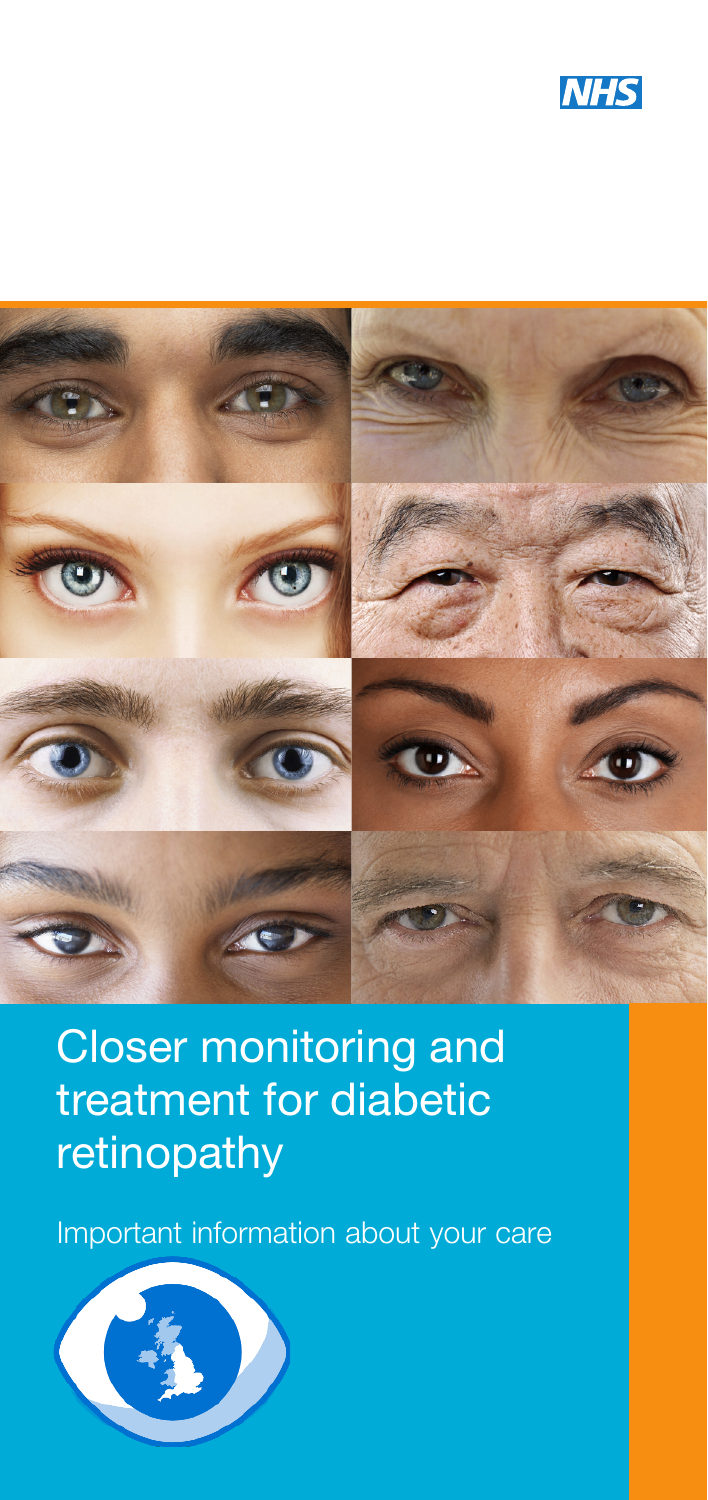## Overview

This leaflet is for people who have been referred from diabetic eye screening because they need:

- $\bullet$  closer monitoring in a surveillance clinic
- **•** referral for further investigation or treatment

Diabetic retinopathy progresses with time. If you want more information on how it can progress:

- $\bullet$  visit NHS.UK: www.nhs.uk/conditions/diabetic-retinopathy
- **a** ask your local screening team (the contact details are on your screening result letter) for a copy of our separate leaflet 'Your guide to diabetic retinopathy'

You may want to discuss this information with your health care team.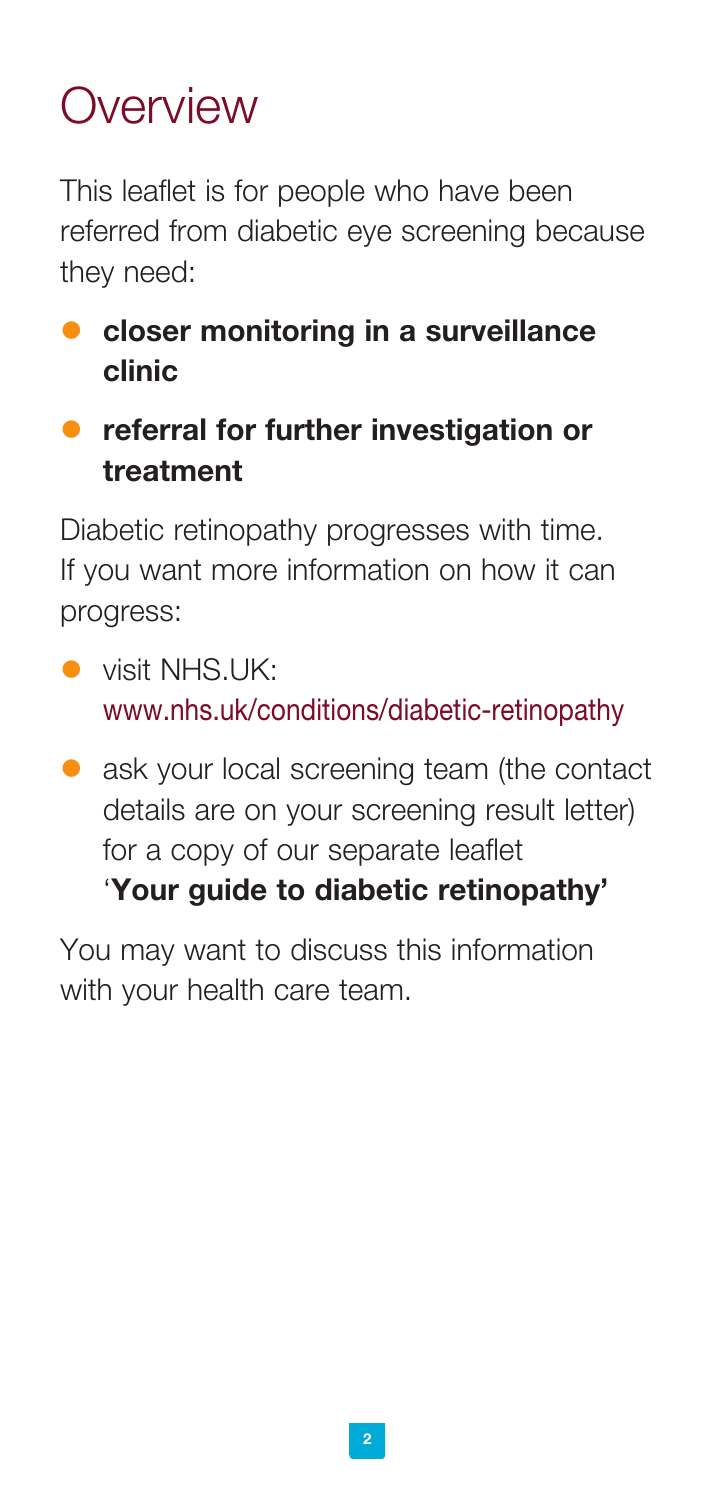## Closer monitoring in a surveillance clinic

We need to monitor your eyes more closely in a surveillance clinic if you:

- $\bullet$  have signs of diabetic retinopathy that has progressed but does not yet require treatment (pre-proliferative retinopathy)
- $\bullet$  have previously had successful treatment for sight-threatening retinopathy
- $\bullet$  have diabetic maculopathy that does not yet require treatment
- $\bullet$  are pregnant as pregnancy increases the risk of rapid progression of diabetic retinopathy

Closer monitoring in a surveillance clinic can be offered every 3, 6, 9 or 12 months depending on the type and progression of the changes to your eyes.

If images of your retina show signs of improvement, you may return to routine annual screening.

If images of your retina confirm signs of serious changes, you may be referred to a hospital eye services clinic for further investigation or treatment.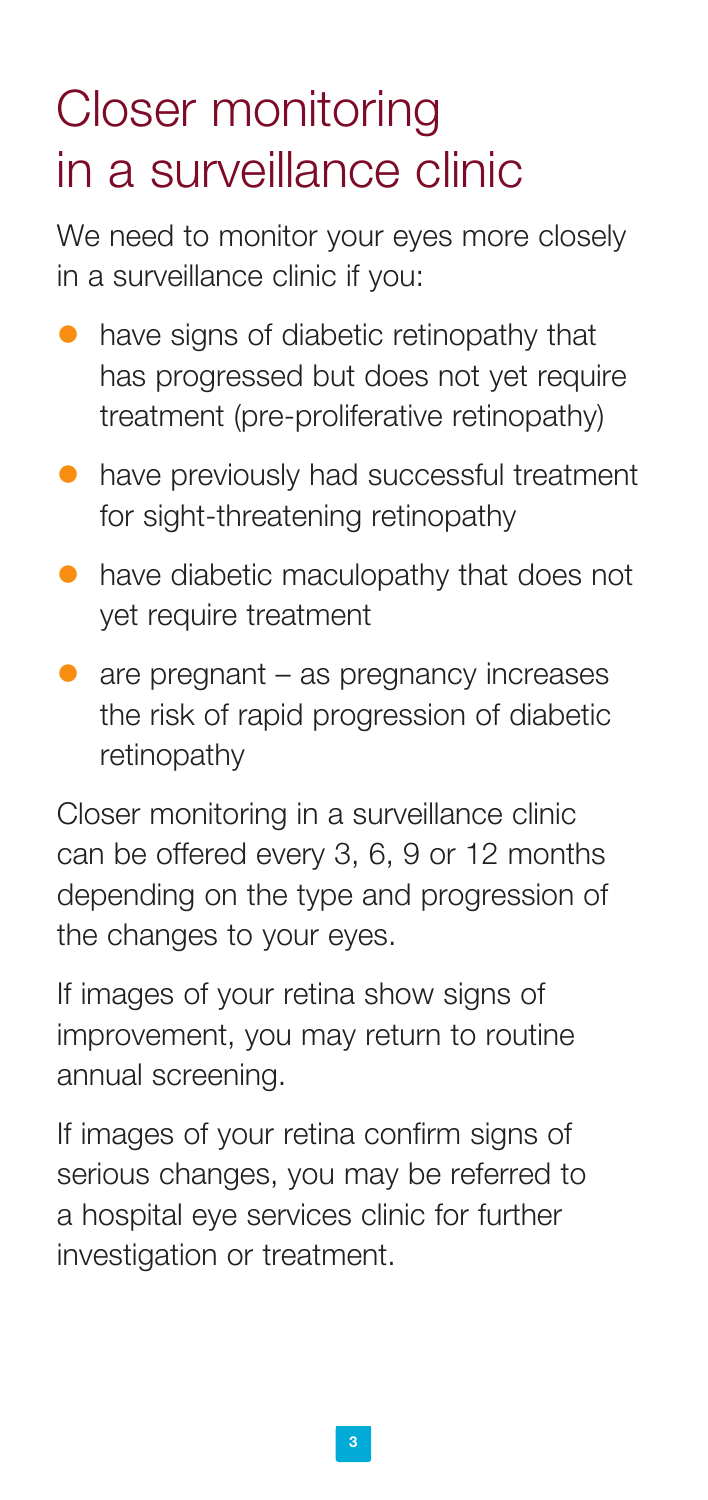# Referral and treatment

If your diabetic eye screening test shows signs of sight-threatening diabetic retinopathy we need to refer you to a hospital eye services clinic for further tests and possible treatment.

This means you may be at risk of long-term problems with your sight because your diabetes is affecting the small blood vessels in your retina.

An eye specialist, called an ophthalmologist, will examine your eyes. They will make a diagnosis and explain any possible treatments that could help you.

You will remain under the care of the hospital until being discharged back into the care of the diabetic eye screening programme.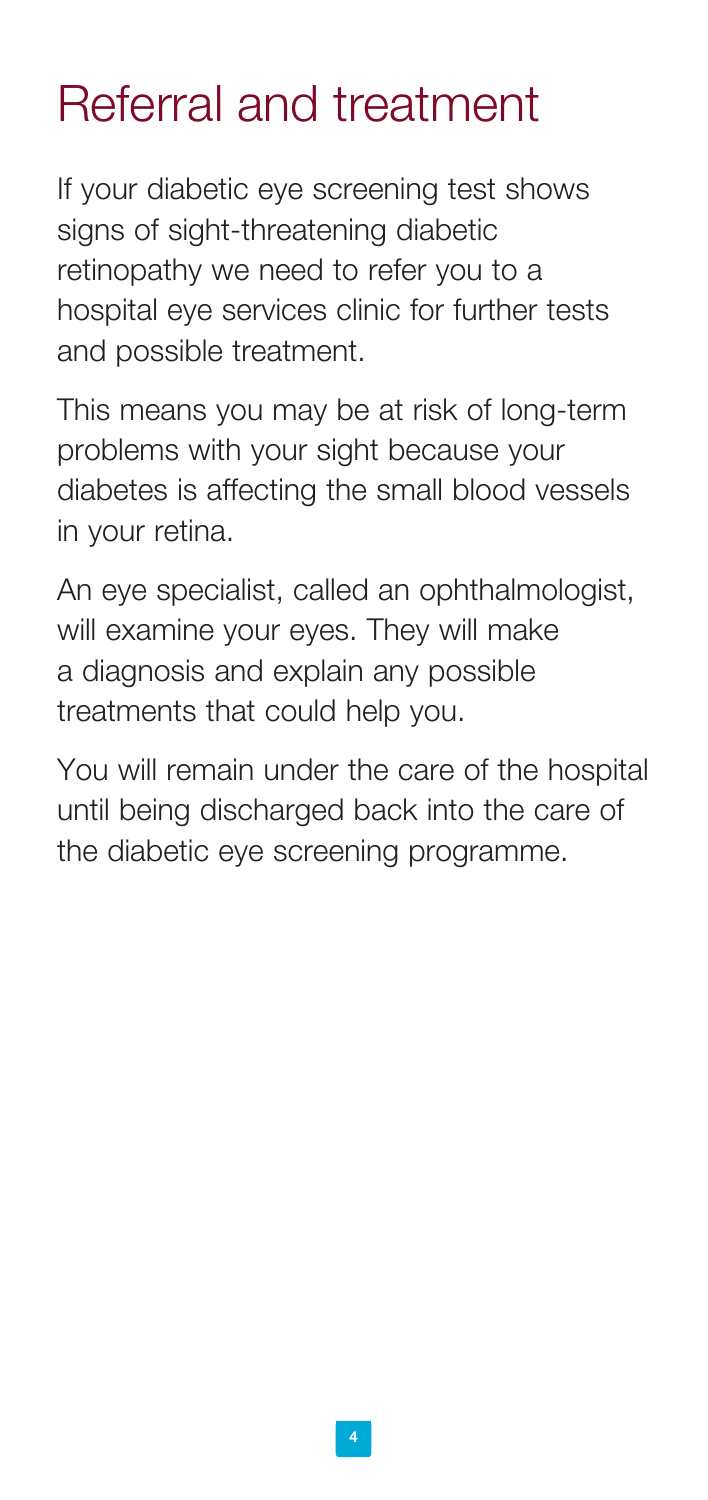# Possible treatments

#### Laser treatment (photocoagulation):

- is the most common treatment for proliferative diabetic retinopathy and is most effective when the condition is detected early
- **•** aims to stabilise changes in your eyes caused by diabetes and prevent further sight loss
- **•** may involve more than one visit to the laser clinic before changes are controlled
- $\bullet$  involves focusing an intense beam of light on to the retina in small spots
- $\bullet$  can substantially reduce the risk of severe sight loss in people who have proliferative diabetic retinopathy or maculopathy

### VEG F inhibitors

Injections of vascular endothelial growth factor (VEG F) inhibitor drugs can reduce the risk of sight loss in some patients diagnosed with diabetic macular oedema. This is a condition that occurs when diabetes causes fluid to build up on or under the macula – the central part of the retina that you use to see things clearly.

VEG F inhibitors can help to reduce the build-up of fluid in macular oedema.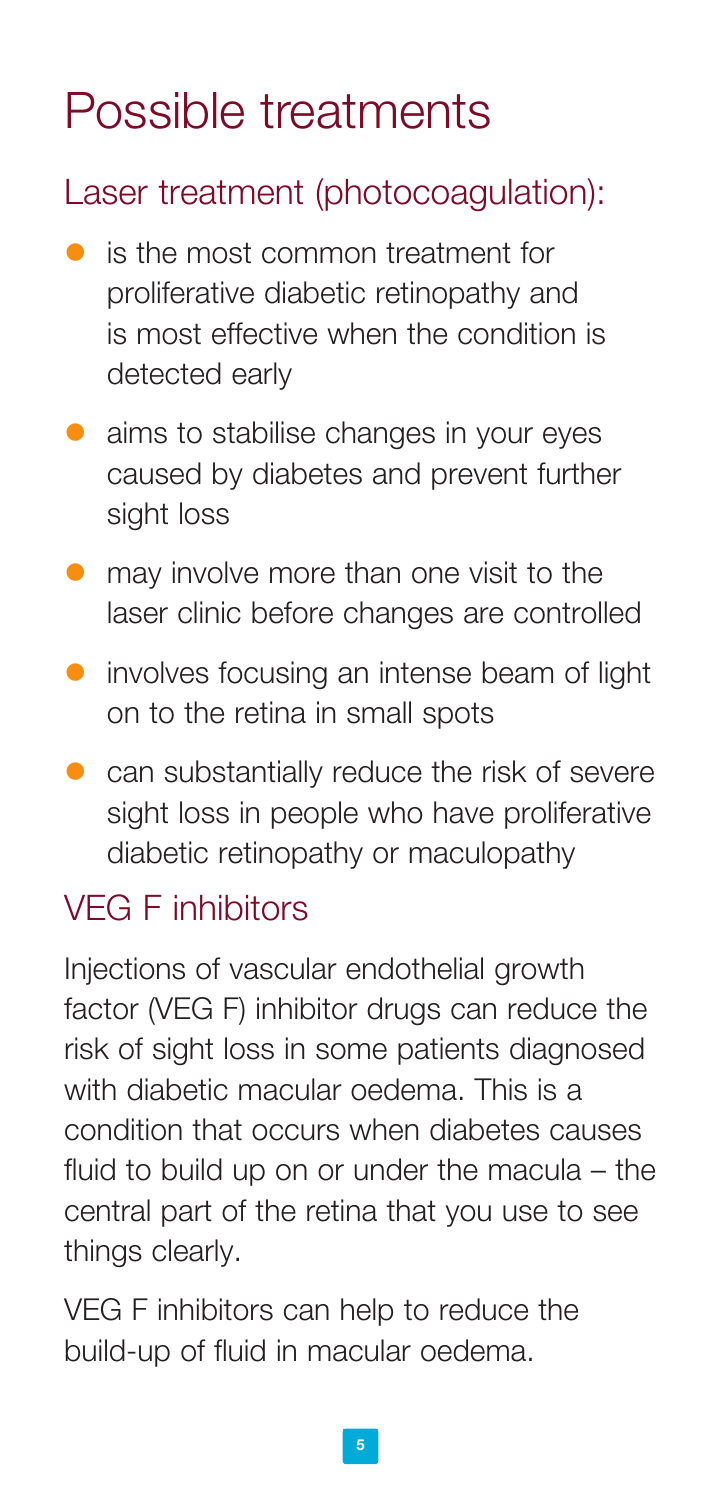### Preparing for surveillance or hospital appointment

You should:

- **•** bring your current glasses (spectacles) with you
- **•** bring a list of any medication you are taking
- $\bullet$  not drive for up to 4 to 6 hours after your appointment as you may be given eye drops that can blur vision
- $\bullet$  bring sunglasses with you to wear home, as your eyes may be sensitive to bright light after your appointment

### How you can help

You should:

- continue to attend your appointments
- keep your blood sugar (HbA1c) at the levels agreed with your health care team
- **e** see your health care team regularly to check that your blood pressure is not raised
- $\bullet$  keep your blood fats (cholesterol) at the levels agreed with your health care team
- $\bullet$  get professional advice if you notice any new problems with your sight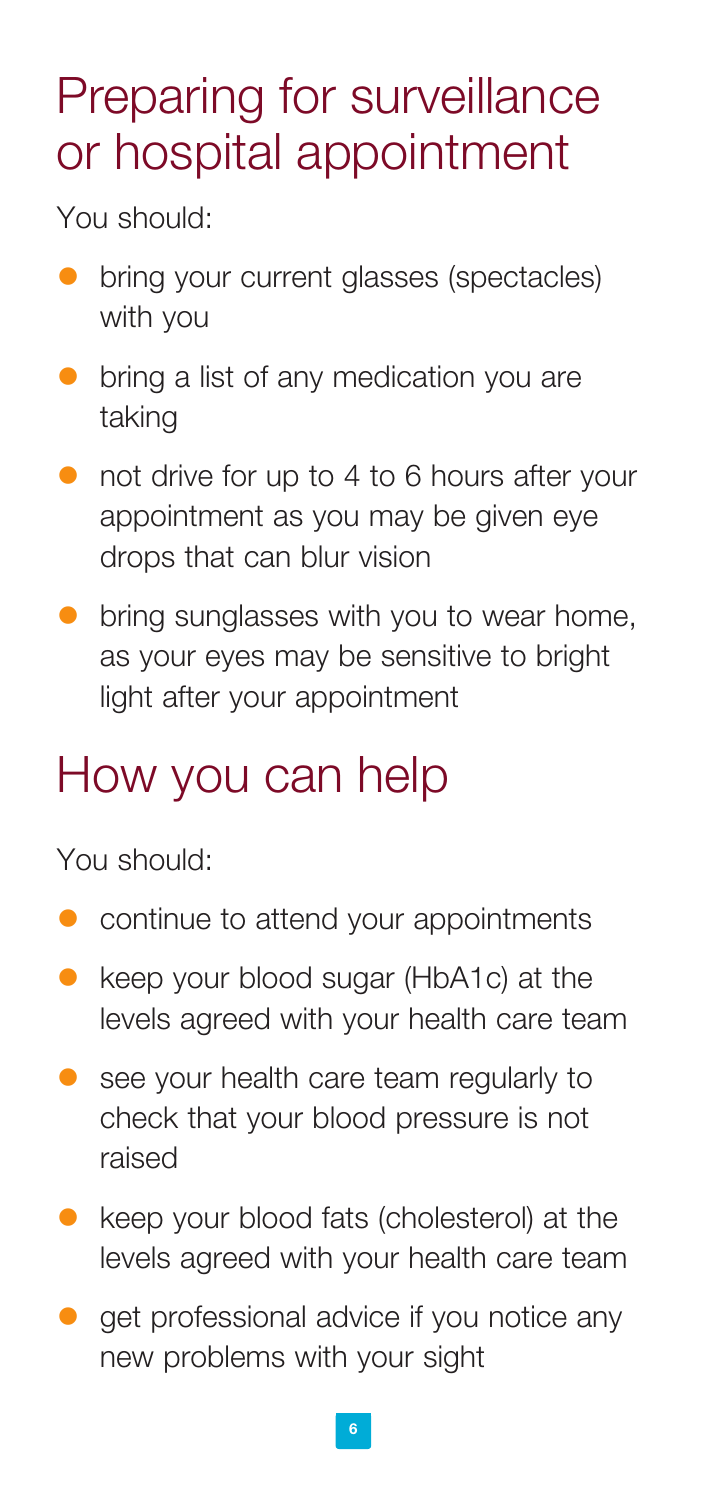- $\bullet$  eat a healthy, balanced diet
- $\bullet$  lose excess weight if you are overweight
- $\bullet$  take your medication as prescribed
- $\bullet$  exercise regularly
- $\bullet$  cut down or stop smoking if you are a smoker

Remember, you should continue to visit an optician regularly for a normal eye examination as well as attending your diabetic eye screening appointment.

## More information

- **.** www.nhs.uk/diabeticeye
- www.diabetes.org.uk
- www.rnib.org.uk

Find out how Public Health England and the NHS use and protect your screening information at

www.gov.uk/phe/screening-data.

To opt out of screening, see www.gov.uk/phe/screening-opt-out.